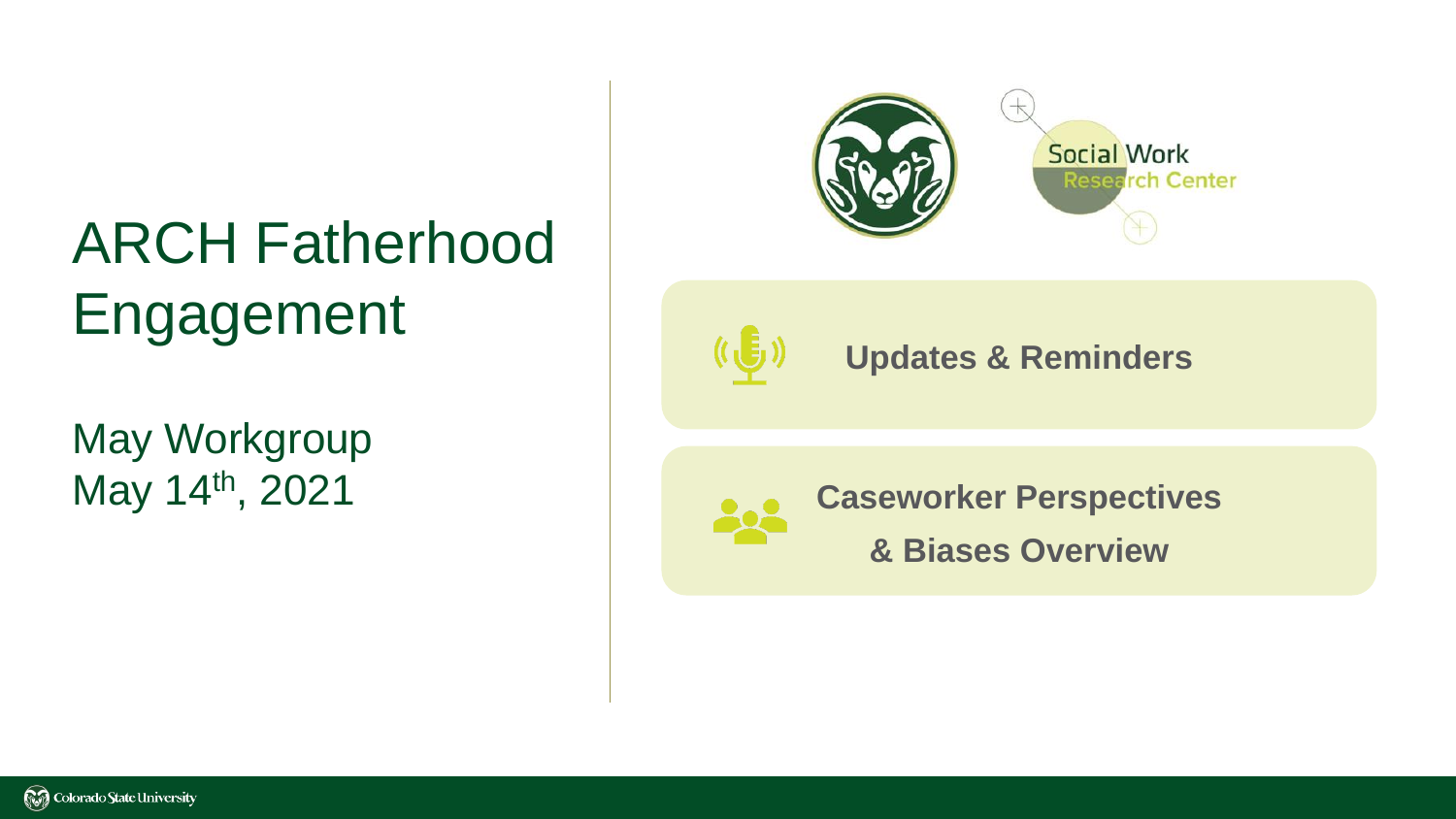## Project Background: What is ARCH?

The 'Applied Research in Child Welfare' Project is a **16-year collaboration between SWRC, CDHS, and County Departments**  of Human Services

**Counties**: CDHS, Arapahoe, Adams, Broomfield, Boulder, Denver, Douglas, Jefferson, Garfield, Larimer, Pueblo, El Paso

Conduct **applied research**  on child welfare interventions and **amass evidence** on best practices in social work

**Inform social work practice** across Colorado and the US

#### **Who We Are What We Do Why It Matters**

Cross-county collaboration **facilitates knowledge sharing** and allows for **diverse perspectives** in decision-making and research prioritization

Research-practice partnerships **facilitate data translation and application**

*More information about ARCH can be found at SWRC's website: https://www.colostate.edu/ssw/research/social-work-research-center*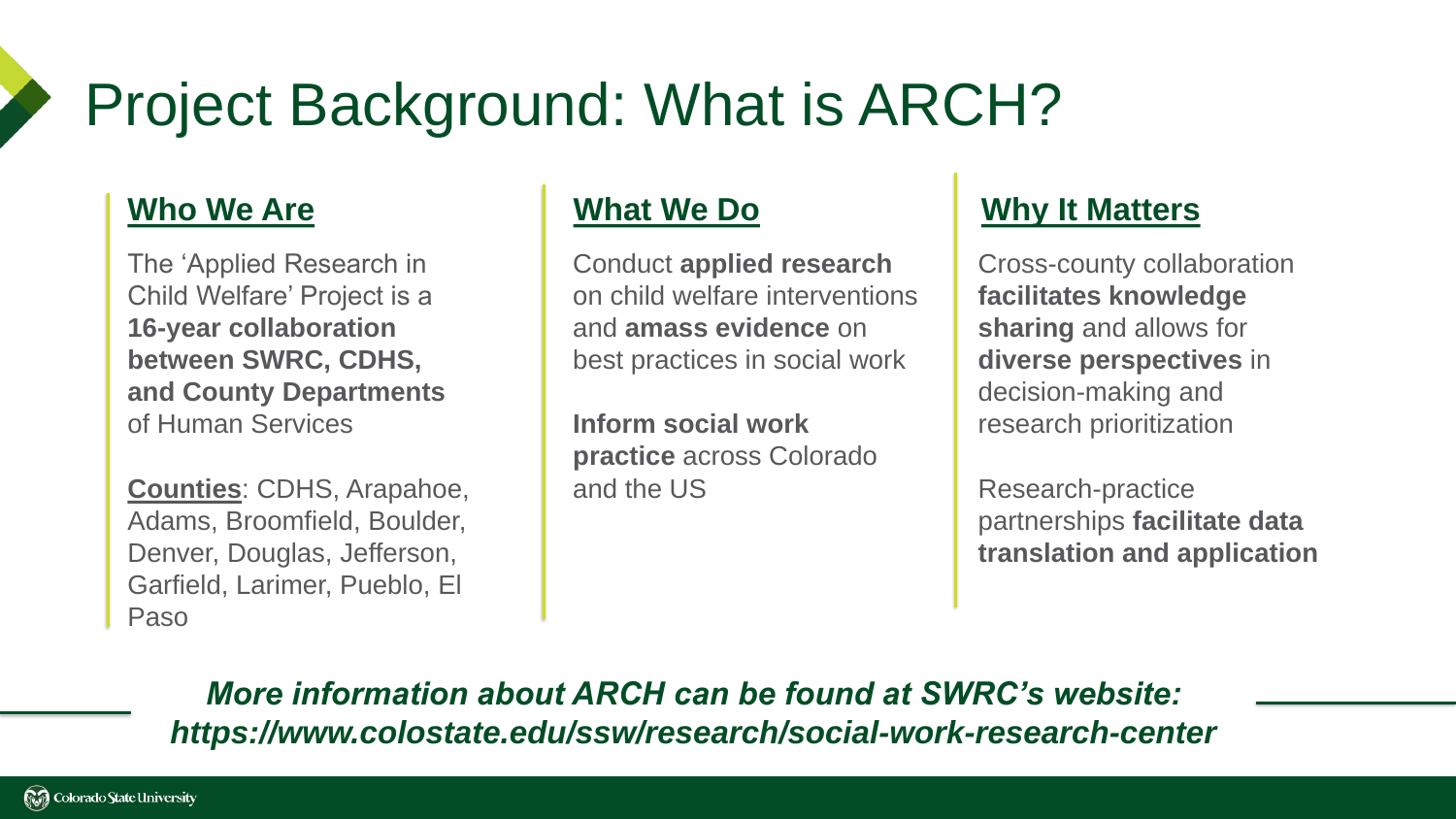# Caseworker Perspectives: Biases, Concerns, and Opportunities

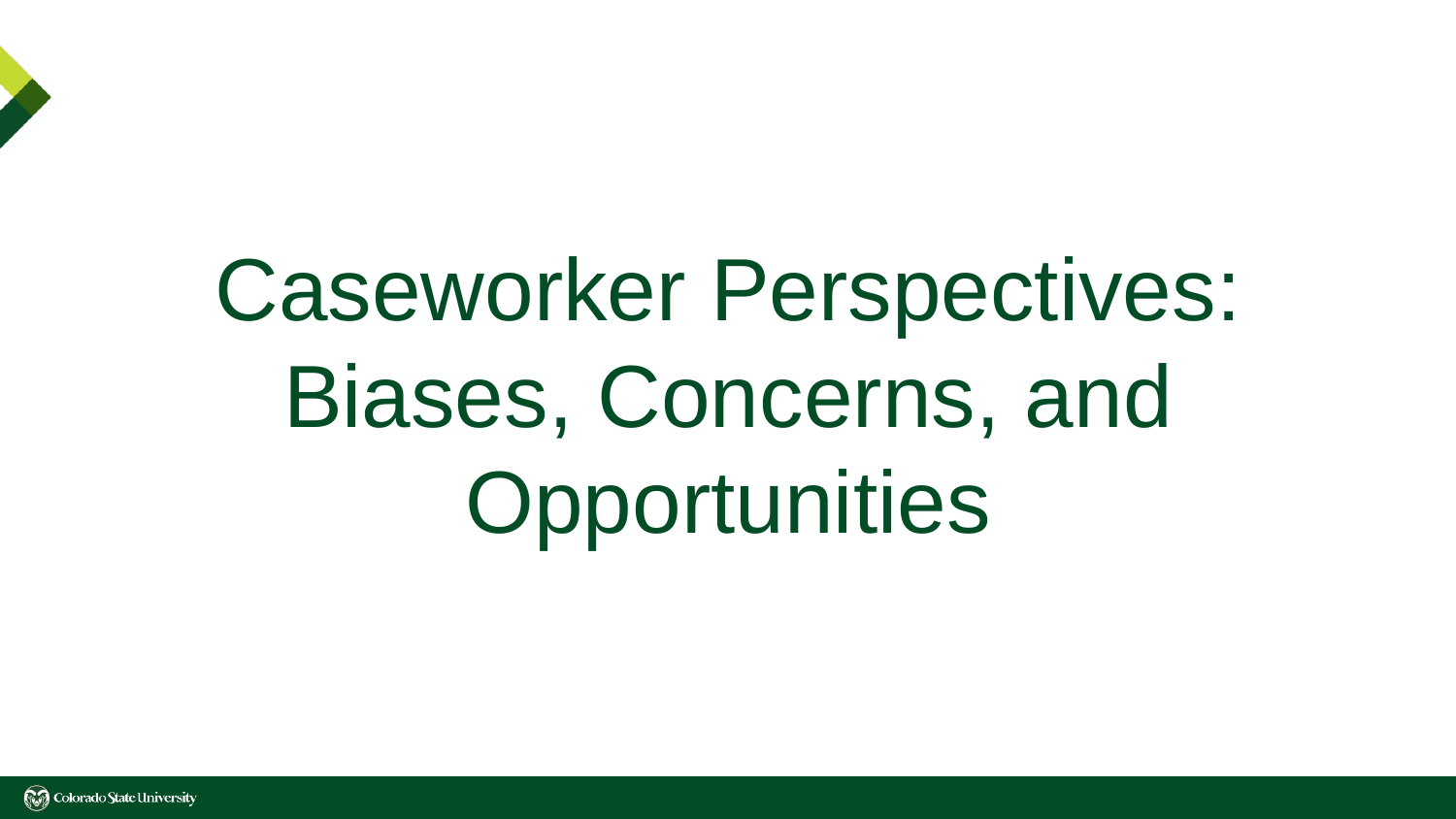### Caseworker Perspectives: Topics for Today

- Trends in Caseworker Contact w/Fathers
- Psychological Considerations for Caseworkers
	- Perceived Hostility from Fathers & Contributing Factors
	- Female Caseworkers' Perspectives
	- Assumptions & Stereotypes of Fathers
	- Societal Biases about Families
	- Self-Efficacy & Ties to Training Opportunities

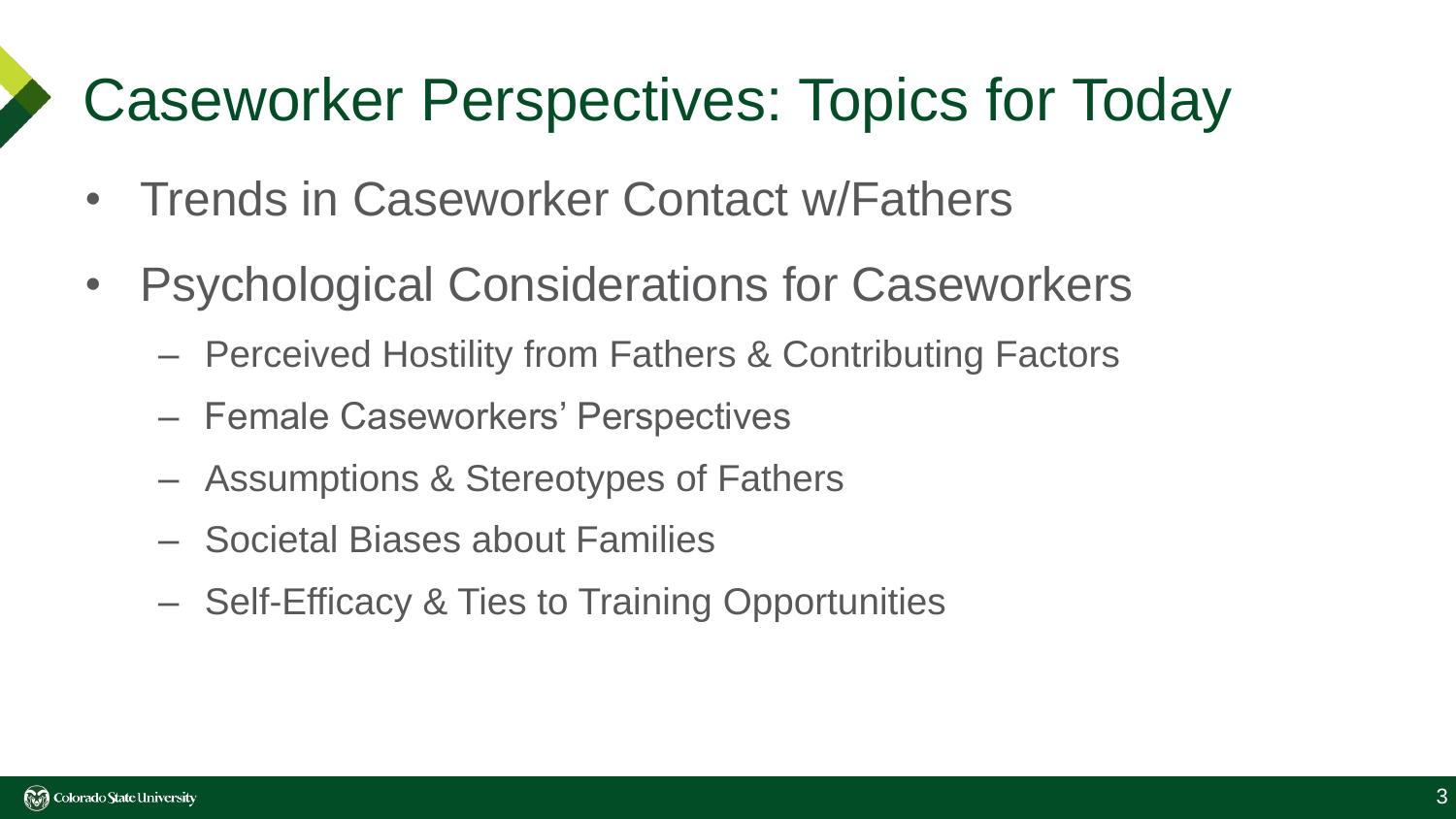### Trends in Caseworker Contact w/Dads

- **68%** of non-resident fathers are identified at caseopening
- **55%** of nonresident fathers have at least one contact with a caseworker
- **40%** of nonresident fathers were never identified
- **20%** of nonresident fathers who were identified and had a known location were still never contacted by child welfare agency
- When the father's location is unknown by the mother, no additional sources are consulted in **44%** of cases

### **Key Stats<sup>1</sup> Racial Disparities<sup>2</sup>**

- Agencies were **less likely to identify, locate, and contact Black fathers**, relative to White fathers
- Agencies were **less likely to locate identified Latino/x fathers** and less likely to contact them, upon locating them
- Agencies were **less likely to identify fathers of multiracial children**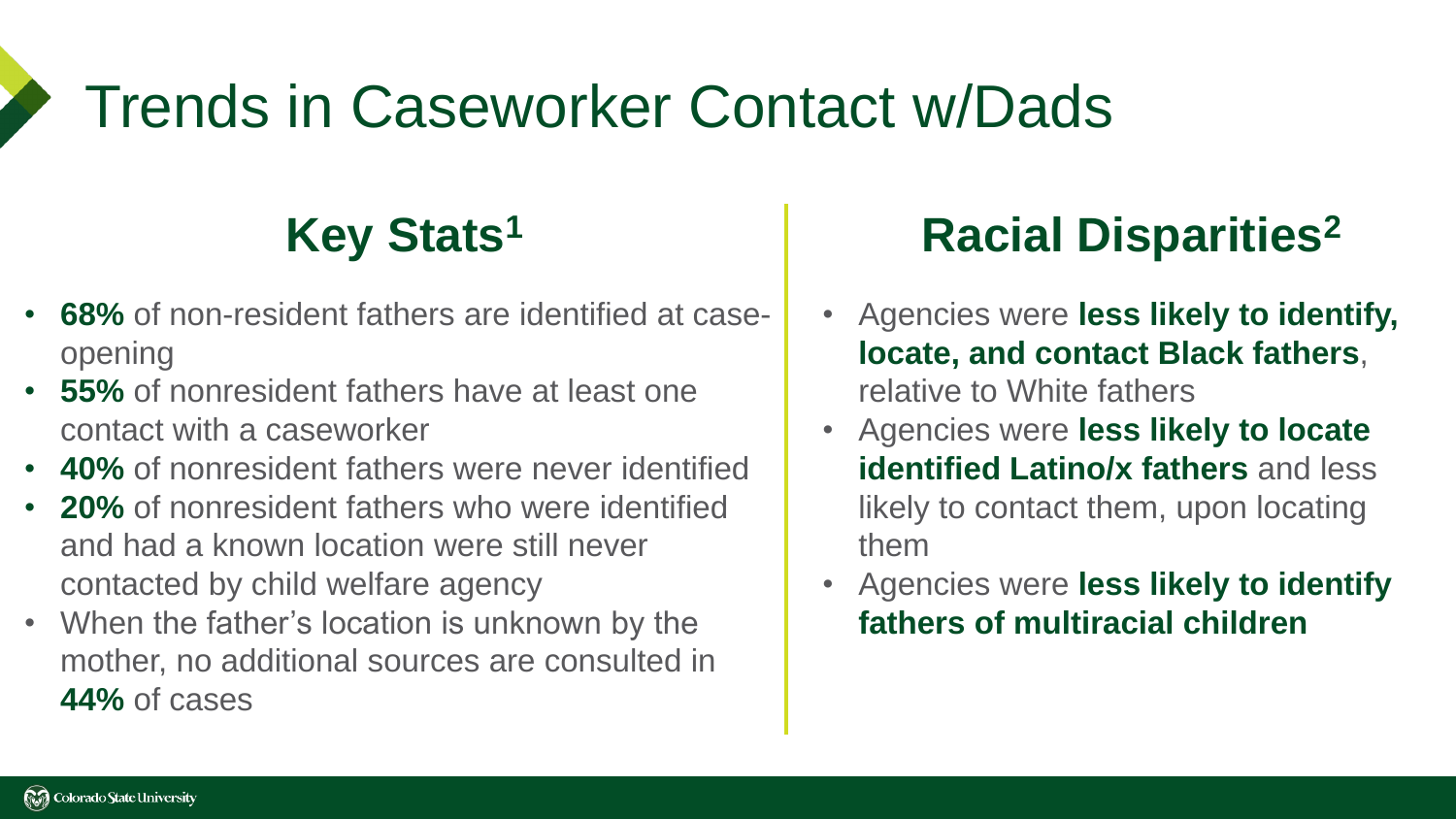

**Contributing Factors to Hostility: Caseworkers' Perspectives**

#### **'PART OF A SYSTEM'**

Caseworkers report feeling like fathers perceive them as 'part of a system,' and that **many fathers feel like that system is set-up for them to fail<sup>3</sup>**

#### **LACK OF EXPERIENCE WITH SOCIAL SERVICES**

Caseworkers explain that fathers oftentimes have less experience with other social services organizations, which **makes them more easily frustrated with the logistical burdens 4**

#### **CO-OCCURRENCE WITH DOMESTIC VIOLENCE**

Many caseworkers expressed fear or concern with engaging fathers and described many fathers as coming across as angry or violent. The known **co-occurrence of child maltreatment and domestic violence is described as contributing to this fear 5**

#### **COMBINATION OF FACTORS**

Some caseworkers suggested that the **combination of criminal histories, substance use or abuse concerns, and co-occurrence of domestic violence make them feel uncomfortable;** researchers suggest that this may contribute to perceptions of fathers as violent or hostile**5,3**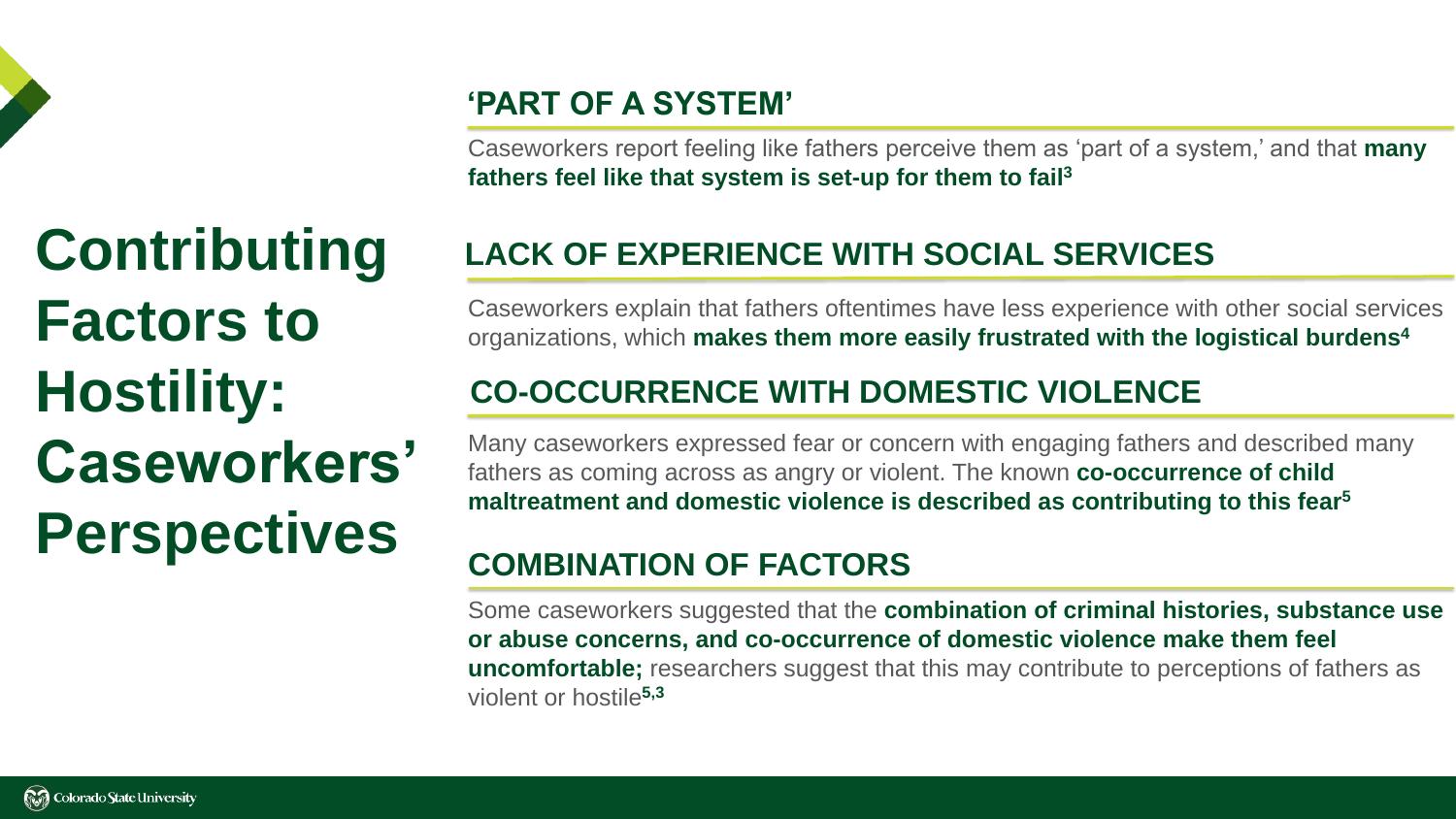**Perceived Hostility Towards Caseworkers: Domestic Violence Considerations**

#### **CO-OCCURRENCE WITH DOMESTIC VIOLENCE**

- One study found that **57%** of families who had alleged child maltreatment **also had male-perpetrated partner violence** in the home<sup>8</sup>
- Men who are violent towards their partners are **more likely to be harsher with their children** (e.g., spanking, yelling)<sup>9</sup>

*While these yield important safety considerations, they could also led to generalizations towards fathers, and/or men in general*

• **1 in 4 women** in the US have experienced intimate partner violence<sup>10</sup>

• **~80% of social workers** in the US are female<sup>11</sup>

*This implies that ~20% of US social workers are women who have experienced IPV, which could impact the way that they perceive fathers*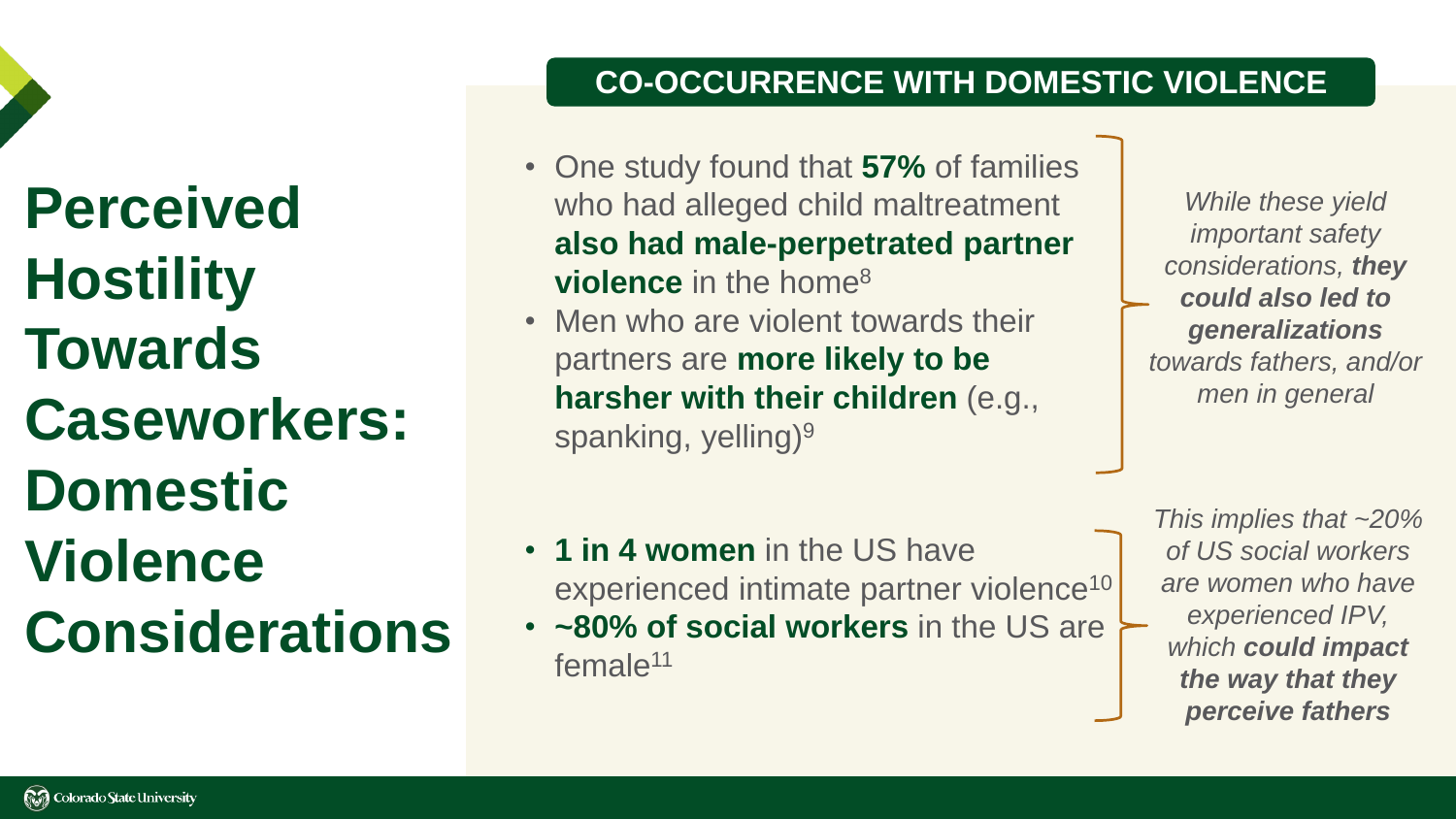### Honing in on female caseworkers' perspectives

| <b>Verbal</b>                                                                                                                                                                                                              | <b>Romantic</b>                                                                                                                                                                     | <b>Perceived</b>                                                                                                                                                                                 | <b>Differing</b>                                                                                                                                                                                                                        |
|----------------------------------------------------------------------------------------------------------------------------------------------------------------------------------------------------------------------------|-------------------------------------------------------------------------------------------------------------------------------------------------------------------------------------|--------------------------------------------------------------------------------------------------------------------------------------------------------------------------------------------------|-----------------------------------------------------------------------------------------------------------------------------------------------------------------------------------------------------------------------------------------|
| <b>Abuse</b>                                                                                                                                                                                                               | <b>Interest</b>                                                                                                                                                                     | <b>Resentment</b>                                                                                                                                                                                | <b>Communication Styles</b>                                                                                                                                                                                                             |
| One female child<br>welfare professional<br>shared that some<br>fathers who have<br>maltreated their<br>children are verbally<br>abusive and<br>threatening towards<br>female child welfare<br>professionals <sup>12</sup> | Another female<br>caseworker described<br>how her male clients<br>have developed<br>romantic feelings for<br>her, which she<br>attributed to frequent<br>interactions <sup>12</sup> | A survey of 34 direct<br>line caseworkers found<br>that female<br>caseworkers, in<br>particular, felt like<br>fathers resented<br>and/or disparaged<br>them because they<br>were young women $3$ | Some interview<br>participants expressed<br>that men and women<br>oftentimes have<br>different<br>communication styles,<br>with men oftentimes<br>expressing more anger<br>and/or emotion, which<br>can be misinterpreted <sup>12</sup> |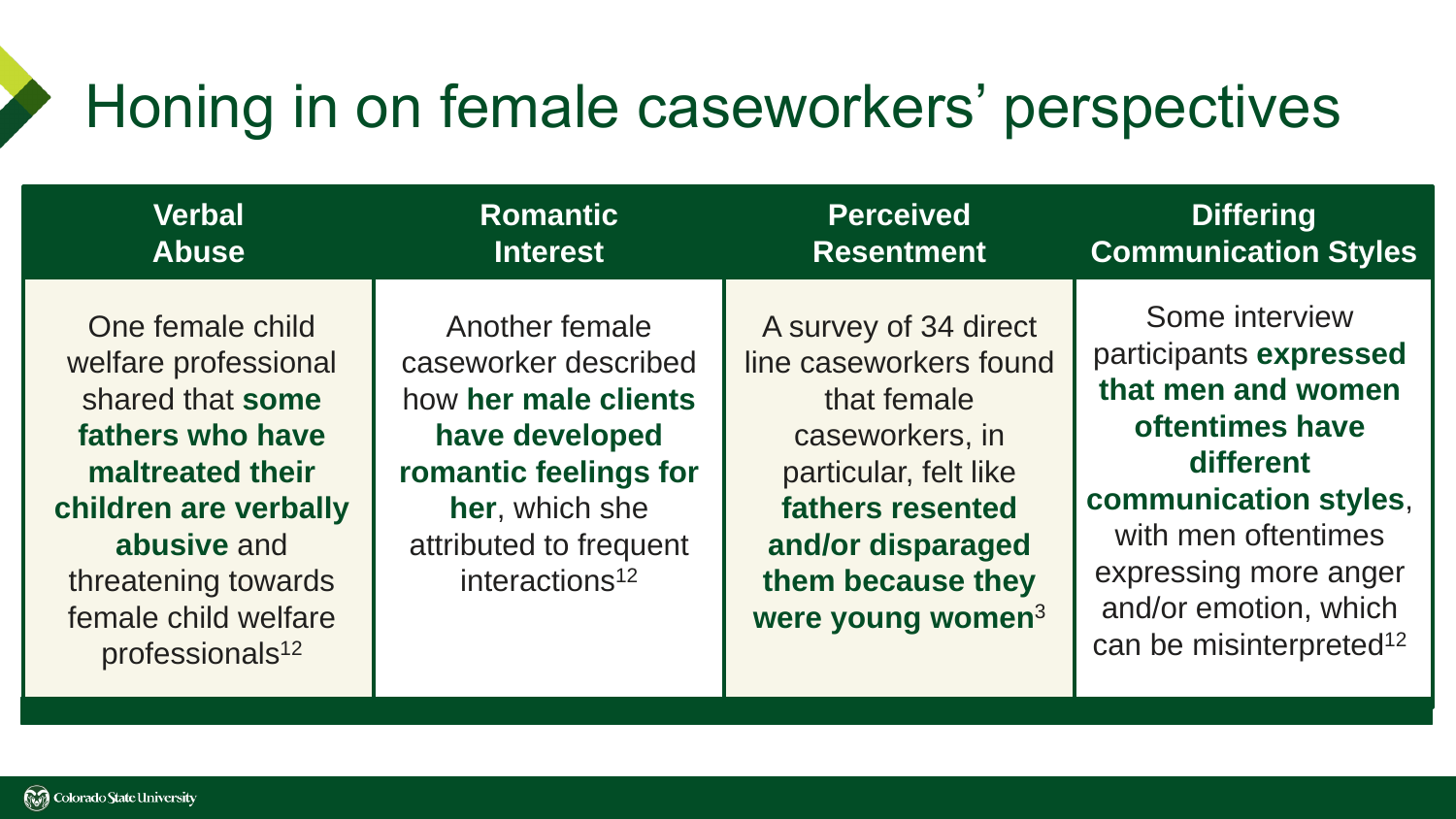### Caseworkers' assumptions about dads

#### **Common Caseworker Assumptions3,16,17**



#### **Relevant Quantitative Data**

One recent study found that **only 53% of caseworkers believed that nonresident fathers wanted to be a part of the decision-making** about their child<sup>1</sup>

In the 'What About Dads' study, more than 75% of nonresident fathers had never participated in programs or services, but **the majority of caseworkers did not identify the lack of father engagement as a problem** in

their cases<sup>18</sup>

*'Dad expects mom to be the reliant one. She does the services, gets the kids back, and then he can visit when he wants without having to pay child support.'* 

**Impact of Assumptions**

**RA** Colorado State University

*These biases all contribute to the phenomenon that has been described as fathers as 'forgotten clients' in the child welfare system; e.g., fathers are often perceived as irrelevant to the case*<sup>19</sup>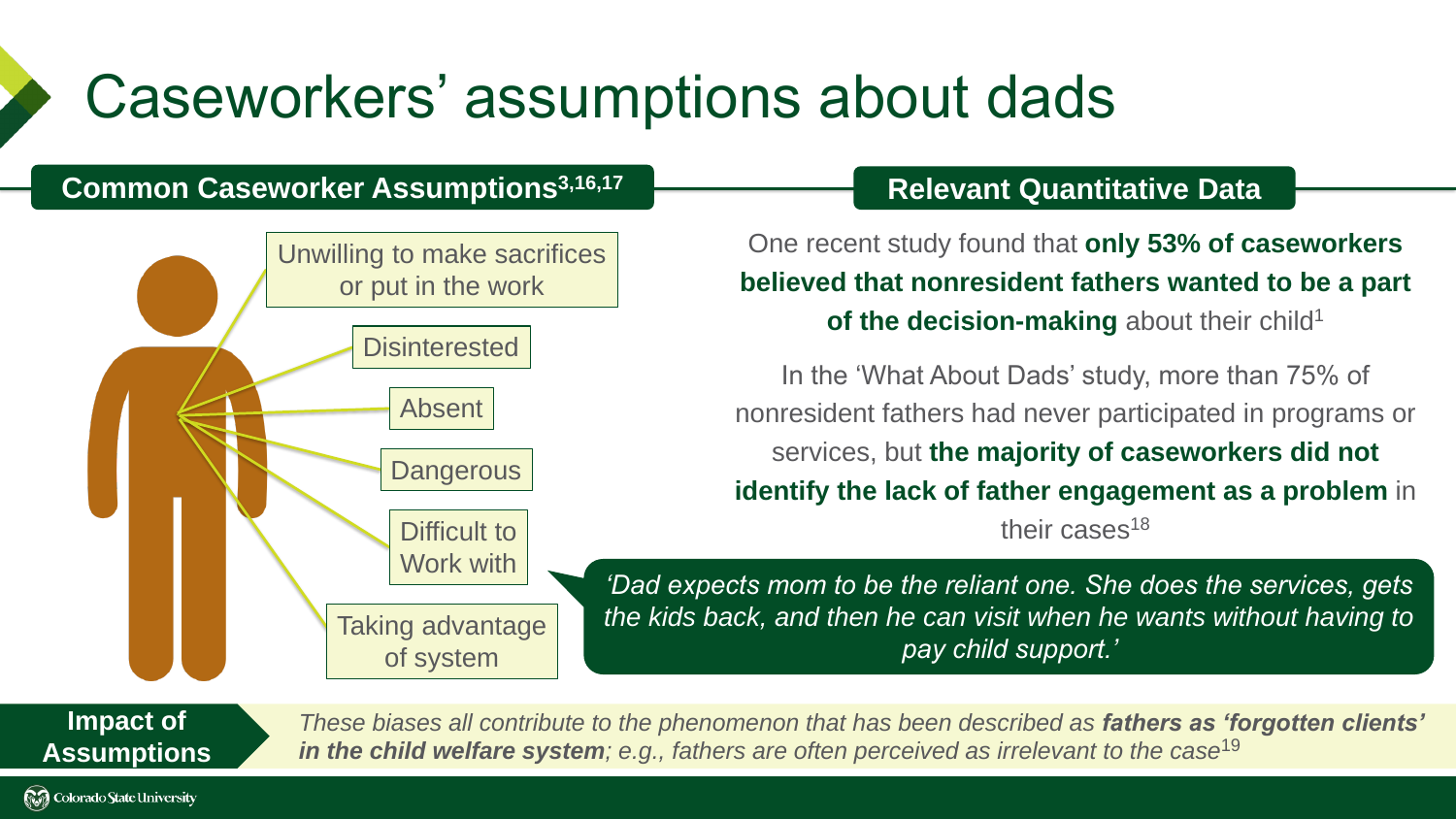### Societal biases about families

**1**

**2**

Western societies largely **embrace a traditional, hierarchical model of attachment theory** that stipulates that mothers are most important for their children's socio-emotional wellbeing<sup>20</sup>

Researchers have found that there is a widespread belief across Western societies that **the child's**  mother is the main influence on their wellbeing<sup>21</sup>

Ambivalent sexism theory posits that **people view women as more nurturing and men as less competent with child care, and it may perpetuate a** maternal focus in child welfare<sup>22</sup> **3**

**A Changing Society**

*Two-parent households are on the decline & cohabitation is on the rise; 40% of babies are born to single mothers or mothers who live with a non-marital partner; less than half of children live in two-parent, married homes 23*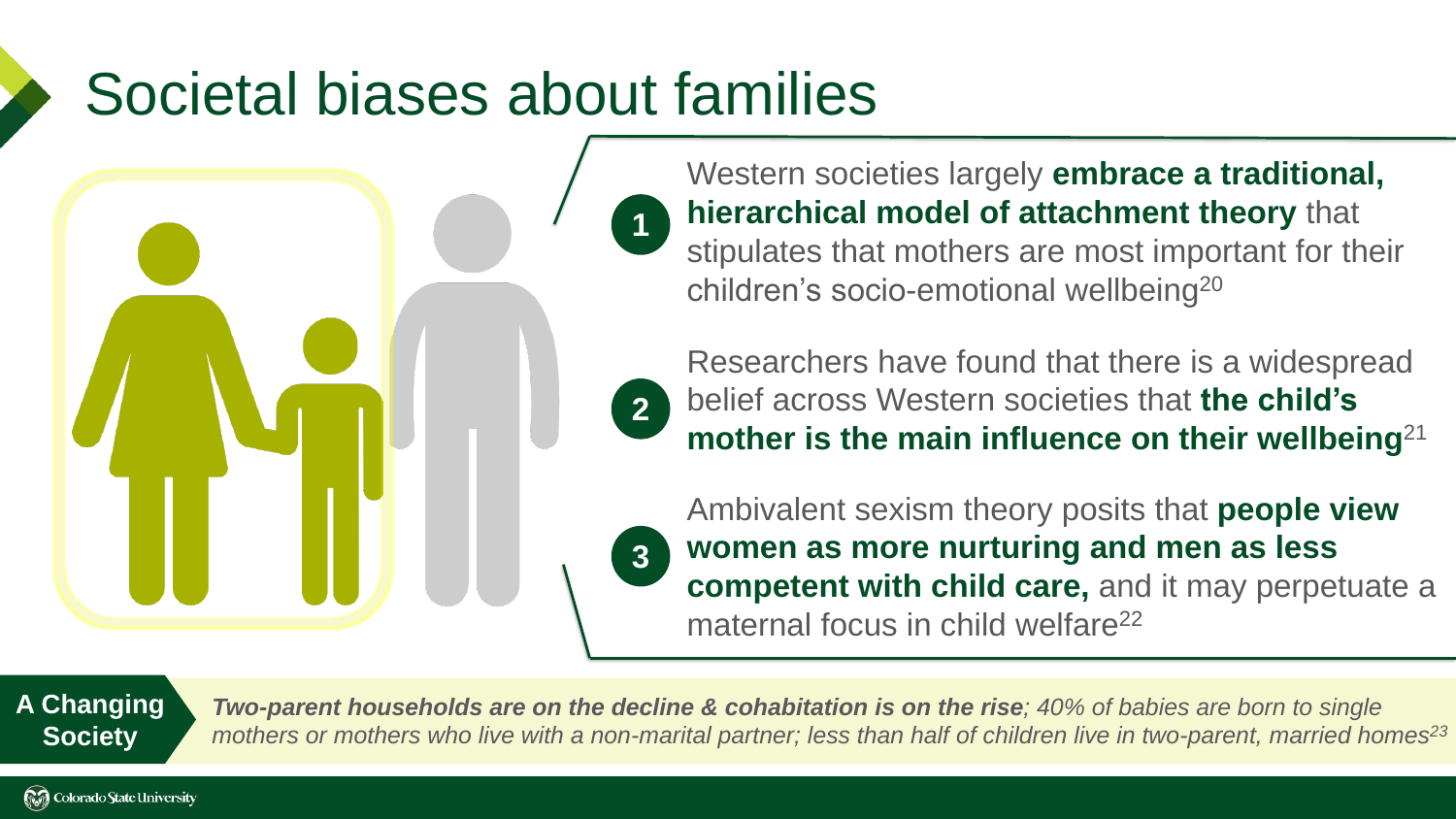## Manifestation of societal biases in research

**Focus on sexual abuse**: Studies of sexual abuse represent the bulk of research dedicated to adult males in child welfareinvolved families<sup>24</sup>, though these cases represent a fraction of child welfare cases<sup>25</sup>

**Fathers absent from or negatively portrayed in research:** Systematic reviews of child welfare research and texts have found that fathers are often absent or portrayed negatively and that the terms parents or families are used in research when in reality no fathers were included<sup>26</sup>

**Lack of evidence-based programming for fathers:** There is a lack of literature evaluating the effectiveness of preventative programming in men; most programs predominantly serve women in the studies, and outcome findings are rarely broken out by gender $27,28$ 

**Lack of father-focused family-strengthening research:** In a review of 5 social work journals & 1 family focused interdisciplinary journal found that only 24% of family focused articles included father variables<sup>29</sup>

**Lack of social work educational content about fathers**: A survey of 32 undergraduate social work programs in Canada found that fewer than 5% of courses contained content related to fathers in any way

*These frequent negative portrayals of fathers, and/or lack of mention or focus on fathers, could create and perpetuate biases towards fathers across family-facing agencies, including the child welfare system* **Impact**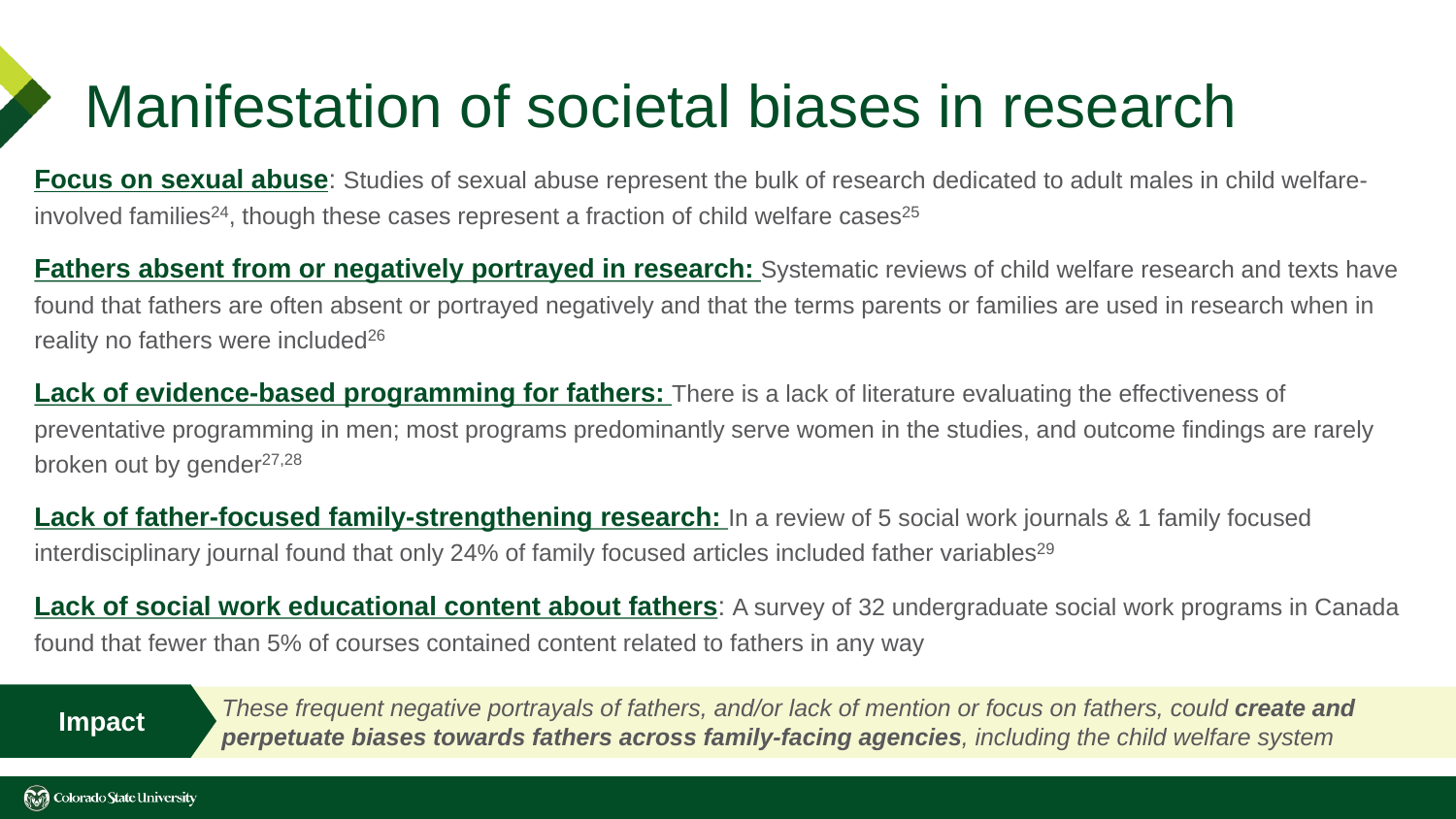## Psychological Consideration: Self-Efficacy

#### **Lack of Training**

- *Only 70% of caseworkers report having had training on engaging fathers<sup>1</sup>*
- *Many caseworkers report not being trained on how to work with men<sup>30</sup>*
- *An additional study found that many home visitors feel incompetent when working with fathers<sup>31</sup>*

### **Complicated Dynamics**

• *DV-concerns and/or history of violence, substance use/abuse, criminal histories, mental health concerns; leads to a perceived complicated dynamic<sup>2</sup>*

### **Gendered Relationships**

• *Female caseworkers working with male fathers*

#### **Avoidant Behavior**

• *Caseworkers may be less likely to engage with fathers out of feelings of discomfort or incompetence<sup>30</sup>*

#### **Building Self-Efficacy: Evidence-Based Strategies**

**Mastery Experiences**  *(start small & practice)*

**Social Role Models**  *(observe others doing task)*

**Social Persuasion** *(receive positive verbal feedback)*

**Emotional and Physiological State** *(manage anxiety & enhance mood)*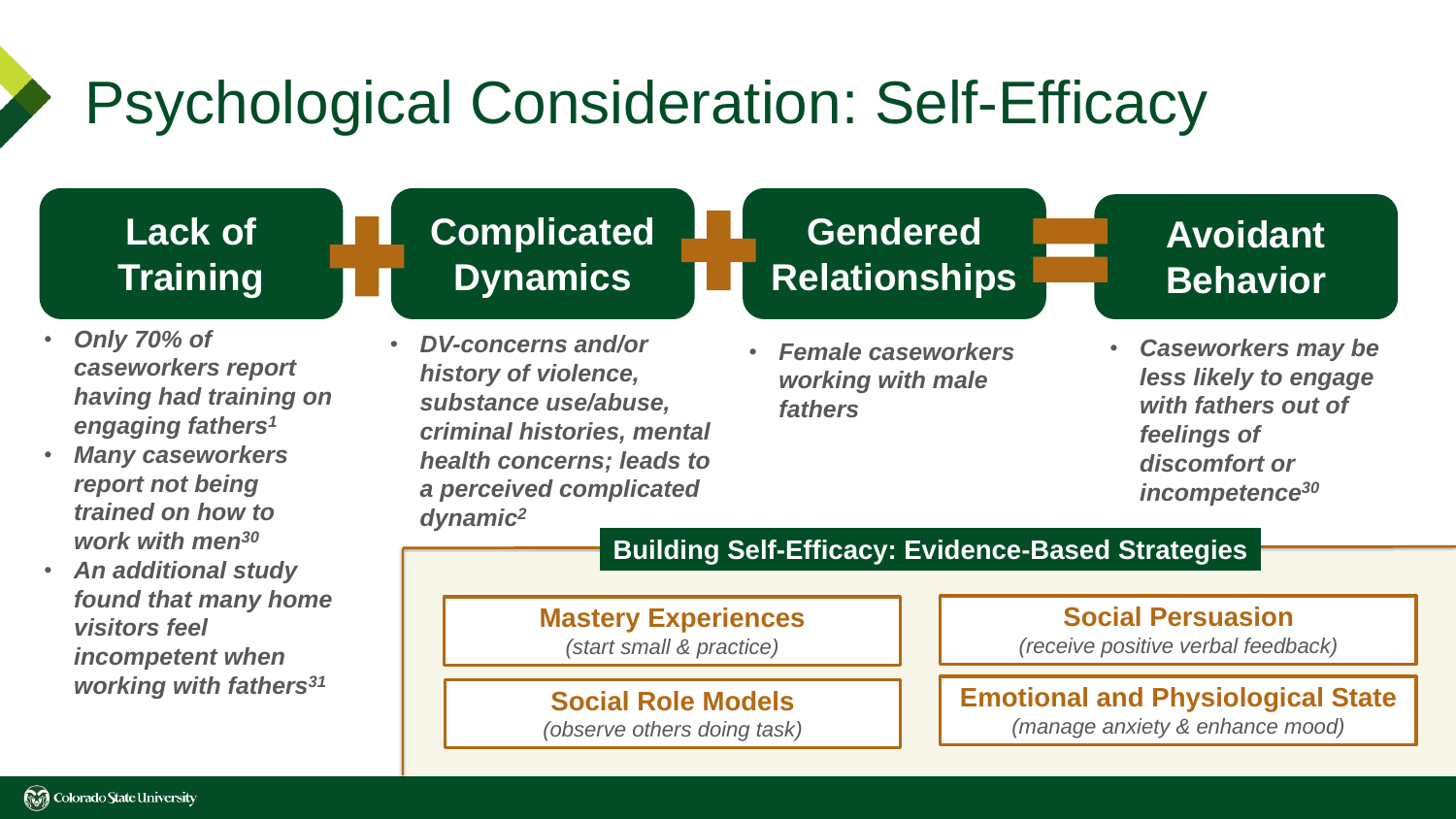### **Email Us:**

Casey Blackwatters casey.blackwatters@colostate.edu

Lauren Alessi

lauren.alessi@colostate.edu

*Additional Thoughts, Questions, Ideas, or Concerns?*



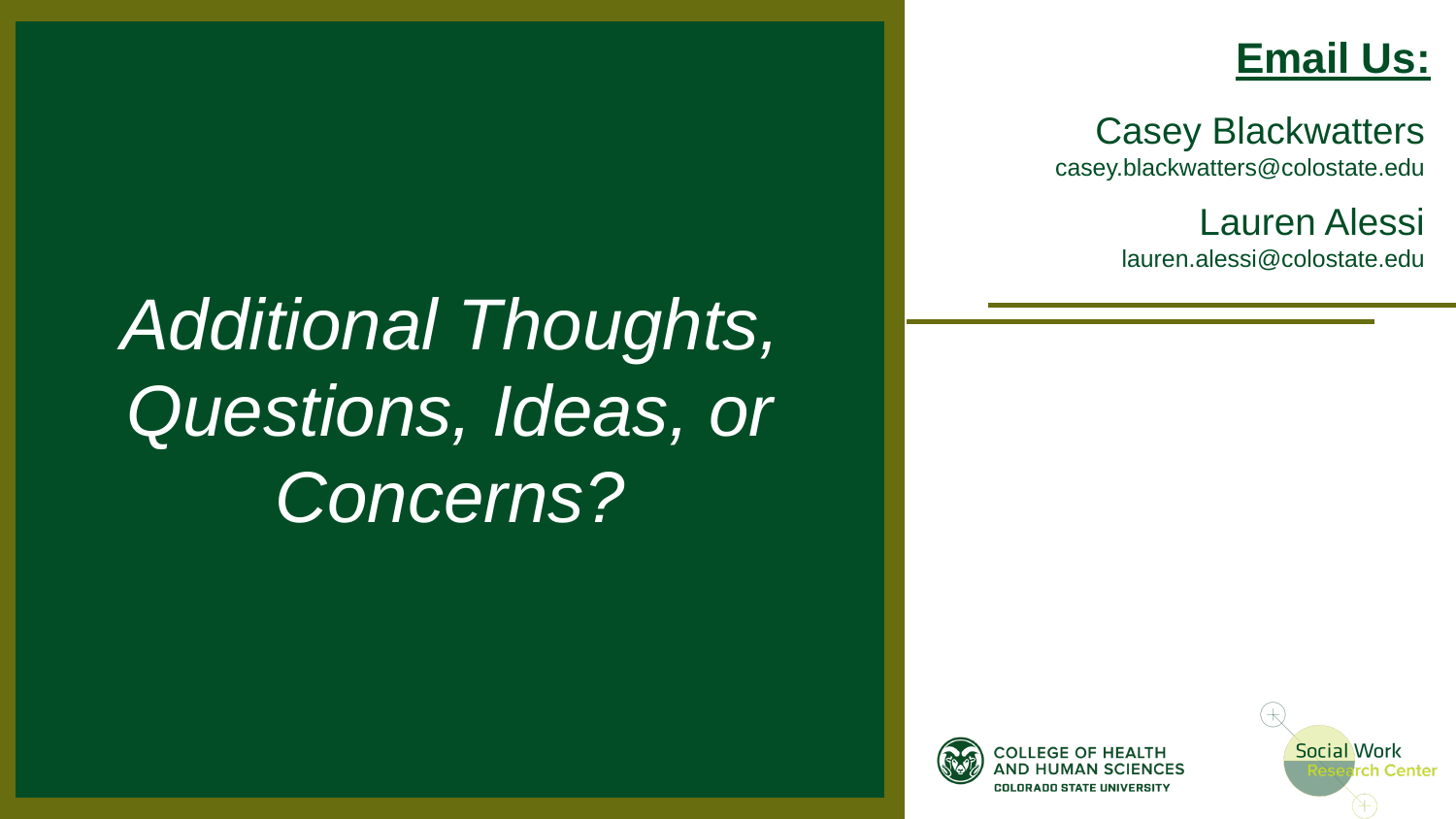

1. US Department of Health and Human Services & Office of the Assistant Secretary for Planning and Evaluation. (2006, April). What About the Dads? Child Welfare Agencies' Efforts to Identify, Locate, and Involve Nonresident Fathers [Research Summary. https://aspe.hhs.gov/what-about-dads-child-welfare-agencies%E2%80%99-efforts-identify-locate](https://aspe.hhs.gov/what-about-dads-child-welfare-agencies%E2%80%99-efforts-identify-locate-and-involve-nonresident-fathers-research-summary)and-involve-nonresident-fathers-research-summary

2. Suárez-Relinque, C., del Moral Arroyo, G., León-Moreno, C., & Callejas Jerónimo, J. E. (2019). Child-To-Parent Violence: Which Parenting Style Is More Protective? A Study with Spanish Adolescents. *International Journal of Environmental Research and Public Health*, *16*(8), 1320. MDPI AG. Retrieved from <http://dx.doi.org/10.3390/ijerph16081320>

3. O'Donnell, J. M., Johnson, W. E., Jr, D'Aunno, L. E., & Thornton, H. L. (2005). Fathers in child welfare: caseworkers' perspectives. *Child welfare*, *84*(3), 387–414.

5. Scourfield, J. (2006). The challenge of engaging fathers in the child protection process. *Critical Social Policy*, *26*(2), 440–449. <https://doi.org/10.1177/0261018306062594>

8, Dixon, L., Hamilton-Giachritsis, C., & Browne, K. (2005). Attributions and behaviours of parents abused as children: a mediational analysis of the intergenerational continuity of child maltreatment (Part II). *Journal of child psychology and psychiatry, and allied disciplines*, *46*(1), 58–68. https://doi.org/10.1111/j.1469-7610.2004.00340.x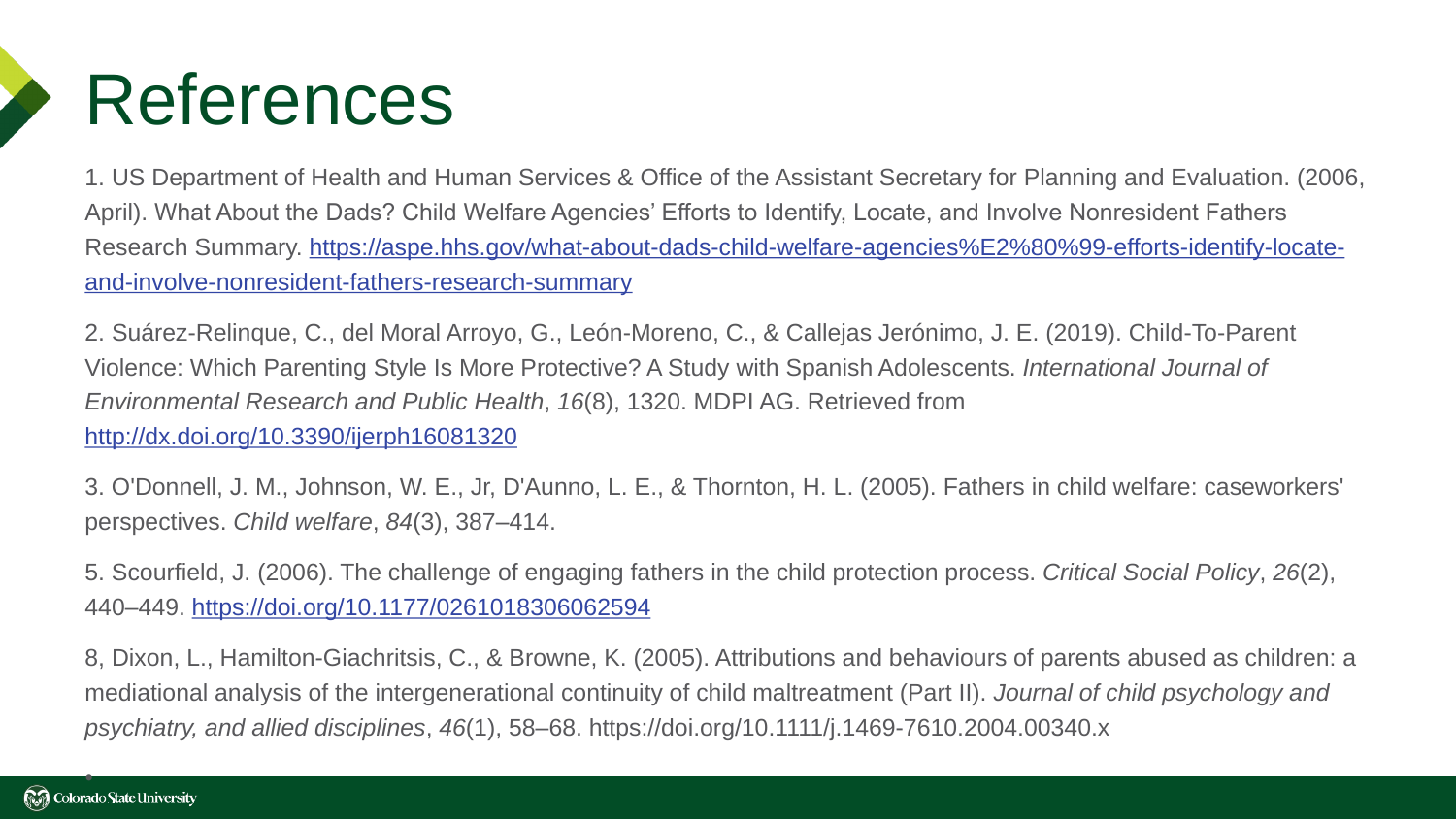

9. Fox, G. L., & Benson, M. L. (2004). Violent men, bad dads? Fathering profiles of men involved in intimate partner violence. In R. D. Day & M. E. Lamb (Eds.), Conceptualizing and measuring father involvement (pp. 359-384). Mahwah, NJ: Lawrence Erlbaum

10. Centers for Disease Control (2020). Preventing Intimate Partner Violence. [https://www.cdc.gov/violenceprevention/pdf/ipv/IPV-factsheet\\_2020\\_508.pdf](https://www.cdc.gov/violenceprevention/pdf/ipv/IPV-factsheet_2020_508.pdf)

11. The George Washington University Health Workforce Institute and School of Nursing, Salsberg, E., Quigley, L., Mehfoud, N., Acquaviva, K., Wyche, K., & Sliwa, S. (2017, October). *Profile of the Social Work Workforce*. https://www.cswe.org/Centers-Initiatives/Initiatives/National-Workforce-Initiative/SW-Workforce-Book-FINAL-11-08- 2017.aspx

12. Saleh, Mahasin. (2012). Child Welfare Professionals' Experiences in Engaging Fathers in Services. Child and Adolescent Social Work Journal. 30. 10.1007/s10560-012-0282-0.

16. Bellamy, J. L. (2009). A National Study of Male Involvement Among Families in Contact With the Child Welfare System. *Child Maltreatment*, *14*(3), 255–262. <https://doi.org/10.1177/1077559508326288>

18. O'Donnell, J. M. (1999). Involvement of African-American fathers in kinship foster care services. *Social Work, 44*(5), 428–441. [https://doi.org/10.1093/sw/44.5.428](https://psycnet.apa.org/doi/10.1093/sw/44.5.428)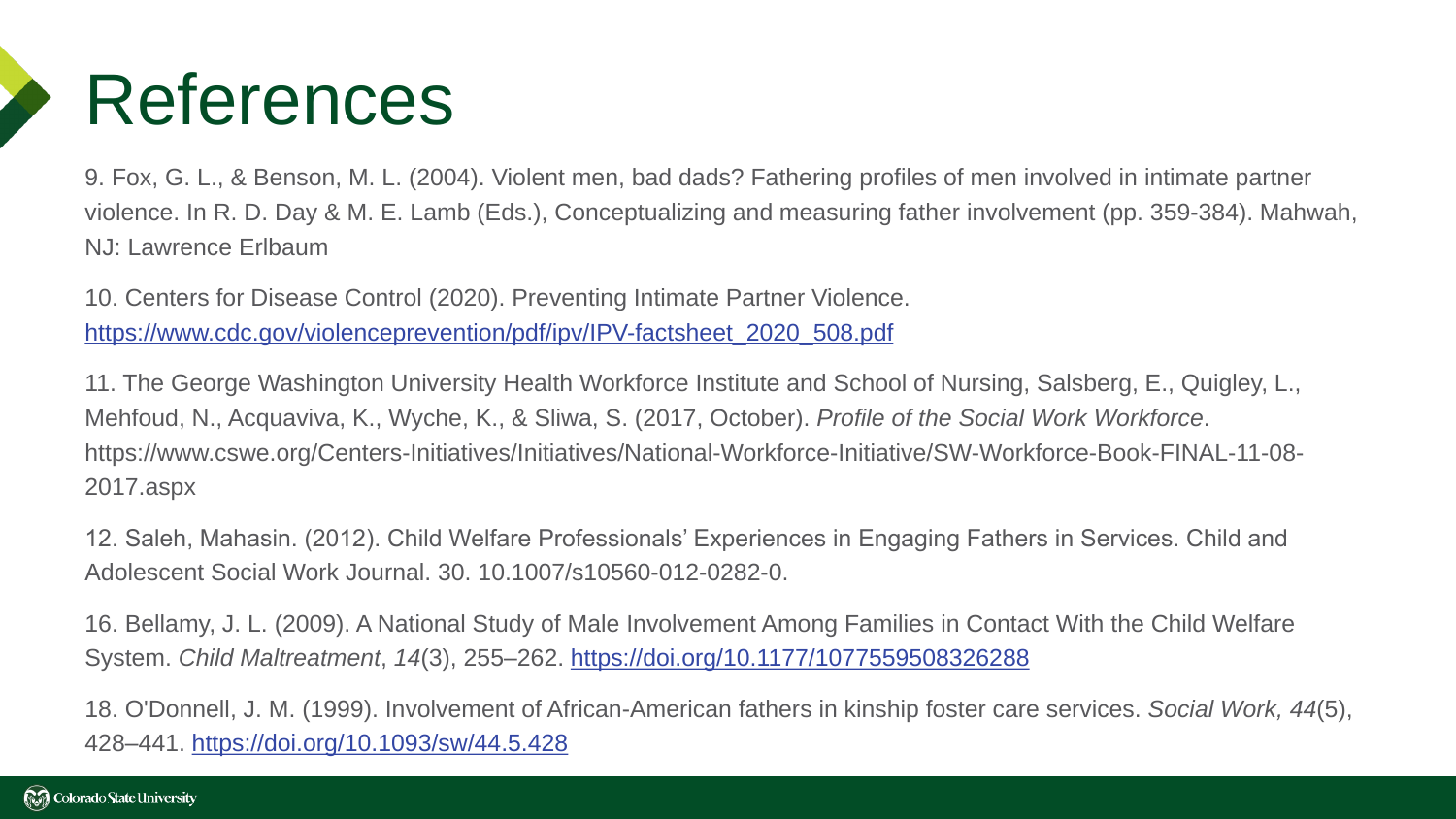

19. Jaffe, E. (1983). Fathers and Israeli Child Welfare Services: The Forgotten Client? <https://equalparenting.wordpress.com/2013/07/23/18/>

20. Lewis, C., & Lamb, M. E. (2007). *Understanding fatherhood: A review of recent research.* Joseph Rowntree Foundation report. Lancaster: Lancaster University, England. Retrieved from: [https://www.jrf.org.uk/sites/default/files/jrf/migrated/files/understanding-fatherhood.pdf.](https://nam10.safelinks.protection.outlook.com/?url=https%3A%2F%2Fwww.jrf.org.uk%2Fsites%2Fdefault%2Ffiles%2Fjrf%2Fmigrated%2Ffiles%2Funderstanding-fatherhood.pdf&data=04%7C01%7CCasey.Blackwatters%40colostate.edu%7C90c98000e888457cc59e08d91967ff98%7Cafb58802ff7a4bb1ab21367ff2ecfc8b%7C0%7C0%7C637568756717787674%7CUnknown%7CTWFpbGZsb3d8eyJWIjoiMC4wLjAwMDAiLCJQIjoiV2luMzIiLCJBTiI6Ik1haWwiLCJXVCI6Mn0%3D%7C1000&sdata=FKf3lA4cbCetlvFbzlaUYbpfJ2FpvNyKXfhDlj4YXlU%3D&reserved=0)

21. Risley-Curtiss, C., & Hefferman, K. (2003). Gender biases in child welfare. *Affilia, 18*(4): 394-410.

22. Brewsaugh, K., Masyn, K. E., & Salloum, A. (2018). Child welfare workers' sexism and beliefs about father involvement. *Children and Youth Services Review, 89*: 123-144.

23. Pew Research Center. (2015). *Parenting in America: Outlook, worries, aspirations are strongly linked to financial situation*. Retrieved from: [https://www.pewresearch.org/social-trends/2015/12/17/parenting-in-america/.](https://www.pewresearch.org/social-trends/2015/12/17/parenting-in-america/)

24. Taylor, J. & Daniel, B. (2000). The rhetoric vs. the reality in child care and protection: Ideology and practice in working with fathers.*Journal of Advanced Nursing, 31*(1), 12-19.